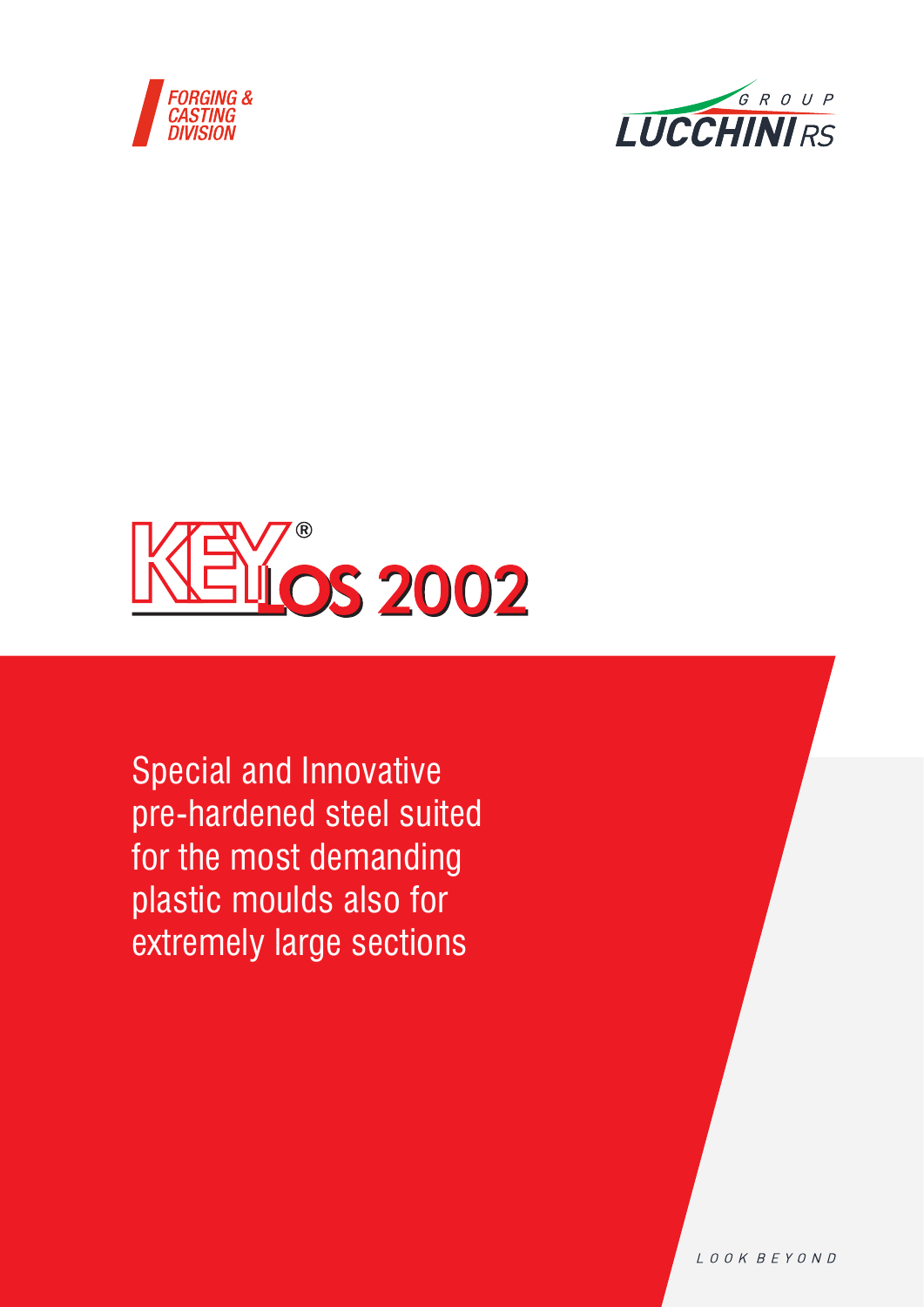





# General characteristics

KeyLos® 2002 is a special and innovative pre-hardened alloyed steel, suitable for the manufacture of big size injection moulds.

KeyLos® 2002 is obtained through a special 'super clean' manufacturing process and special heat treatments.

KeyLos® 2002 is normally supplied in the pre-hardened condition with a surface hardness of 360-400 HB.

For the detected hardness values in standard sized products, the following correlation is usually valid and guaranteed:

$$
(\text{HB}_{\text{Surface,min required}} - \text{HB}_{\text{Core}})
$$
  $\leq$  20HB

KeyLos® 2002 represents the synthesis and the perfect balance of all the grades normally applied in this field and it is suited for a very wide range of applications in the plastics industry.

Thanks to an accurate design of the chemical alloying elements and thanks to a special heat treatment, KeyLos® 2002 is characterized by a high degree of through hardening and it is suited in the case of very large dimensions, that need its greater toughness balanced with very high hardness through to the core.

Because of the low Carbon Equivalent content, the weldability level is excellent and KeyLos® 2002 becomes safer in case of welding repair.

Being Calcium treated, KeyLos® 2002 has an excellent level of machinability and micro-purity. Due to this, KeyLos® 2002 is very suitable for polishing and photoengraving.

KeyLos® 2002 is the best option for the production of blocks with thicknesses up to 1200 mm.

KeyLos® 2002 offers the following advantages:

- excellent machinability;
- excellent toughness level;
- excellent suitability for photo-engraving;
- excellent suitability for polishing;
- excellent suitability for nitriding, in order to increase the wear resistance;
- excellent wear resistance;
- internal homogeneous hardness on blocks with thicknesses up to 1200 mm;
- optimized manufacturing cycle: from steel block to mould, with no need for intermediate treatments;
- good weldability, improved with low C content.

Constant development in processing technologies of high quality plastic parts requires the use of KeyLos® 2002, thanks to its high fatigue and wear resistance, combined with its excellent homogeneity, machinability and extremely low thermal conductivity.

KeyyLos® 2002 represents one of the most important tough options, for highly resistant and extremely large plastic moulds that need very high pressure strength, excellent resistance to abrasion and a shorter machining time.

The increasing in the use of synthetic and abrasive materials has led manufacturers to use KeyLos® 2002 also when suitability for polishing and graining, combined with abrasion and compression resistance, are required.

EskyLos® 2002 is 100% ultrasonically inspected, according to the most demanding of NDT standards.

|                                | Range | $C[\%]$ | <b>Si</b> [%] | $Mn$ [%] | Cr [%] | Mo [%] | Ni [%] |
|--------------------------------|-------|---------|---------------|----------|--------|--------|--------|
| $M$ $\mathbb{N}$ $\infty$ 2002 | min   | 0,20    | 0,20          | 1,40     | 1,20   | 0,55   | 1,00   |
| Alloying [% in weight]         | max   | 0,30    | 0,50          | 1,70     | 1,60   | 0,75   | 1,30   |

Chemical analysis

Table for comparison of international classification

**W. Nr. / DIN designation:**  $≈28MnCrNiMo6-5-4$ 

**2** KeyLos® 2002 / Rev.00 / 05.2019

The content of this brochure is intended for information only and cannot be considered as binding in connection with the supply of material. All information, except for the cases of law, are strictly confidential and can only be disclosed with permission of Lucchini RS S.p.A.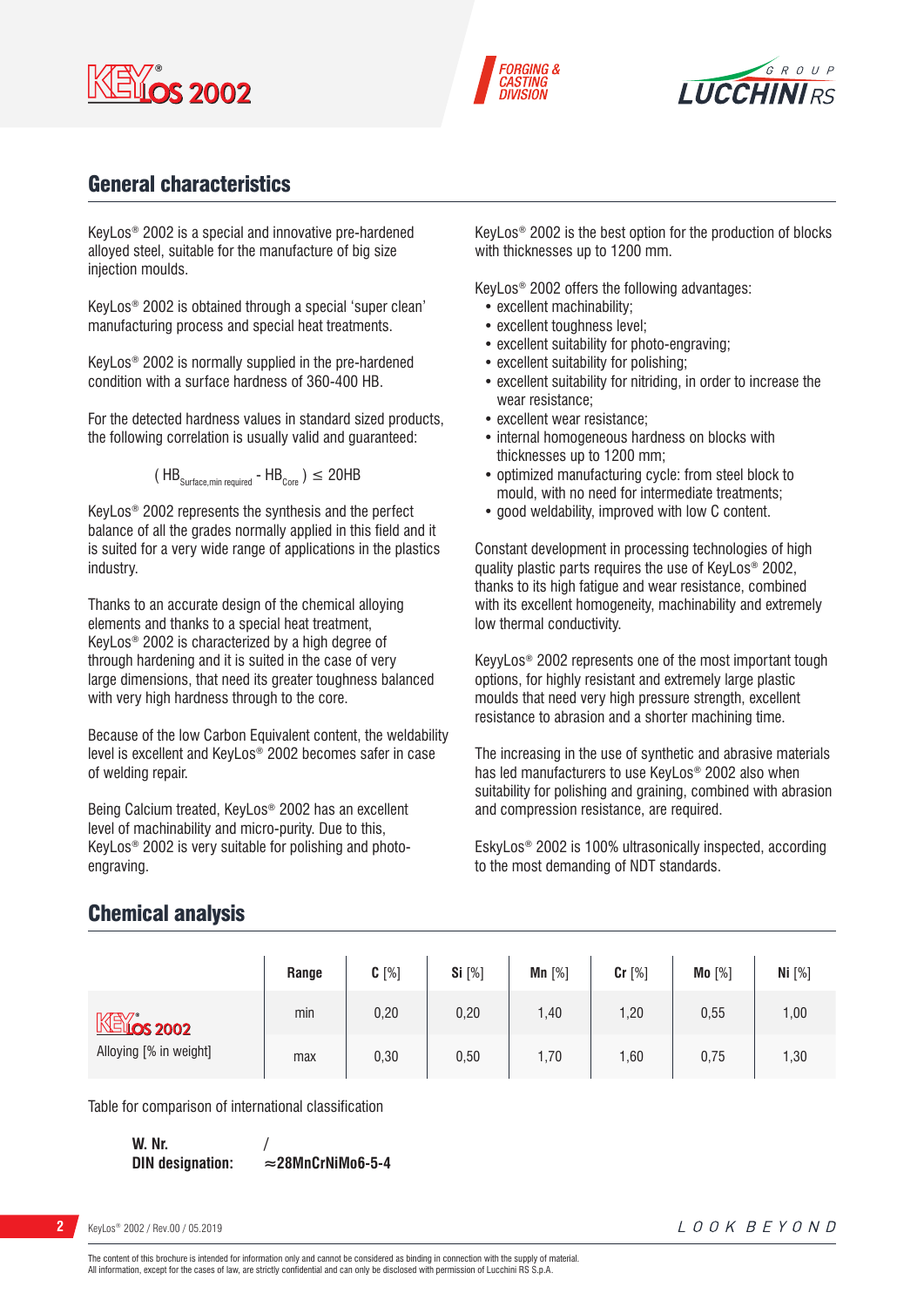





# Main applications

KeyLos® 2002 is suitable for the following applications:

Plastic moulding:

- medium and big sized moulds for the automotive industry;
- moulds for the food industry;
- moulds for rubber pressing;
- pressure moulds (SMC, BMC);
- bolsters;
- suited for a wide range of applications.

Extrusion:

- dies and gauges for PVC extrusion;
- mechanical parts for extrusion presses.

# Physical and mechanical properties

*Main physical properties*

| <b>KEYOS 2002</b>                                    | $20^{\circ}$ C | $250^{\circ}$ C | $500^{\circ}$ C |
|------------------------------------------------------|----------------|-----------------|-----------------|
| Modulus of elasticity [GPa]<br>(1GPa=1000 MPa)       | 210            | 194             | 176             |
| Coefficient of thermal<br>expansion<br>$[10^{-6}/K]$ |                | 12,5            | 14,3            |
| Thermal conductivity<br>[W/mK]                       | 34,5           | 34,0            | 33,8            |

### *Main mechanical properties*

| <b>KEY</b> os 2002                       | $20^{\circ}$ C | $200^{\circ}$ C |
|------------------------------------------|----------------|-----------------|
| Ultimate tensile strength<br>(UTS) [MPa] | 1.080          | 920             |
| <b>Yield stress</b><br>(YS) [MPa]        | 980            | 780             |
| $(A)$ $[%]$                              | 17             |                 |
| $(Z)$ $[%]$                              | 53             |                 |

These values are average values obtained from the middle of the section of a 1000 mm thick bar, subjected to hardening at 900 °C, quenching and tempering at 600 °C.

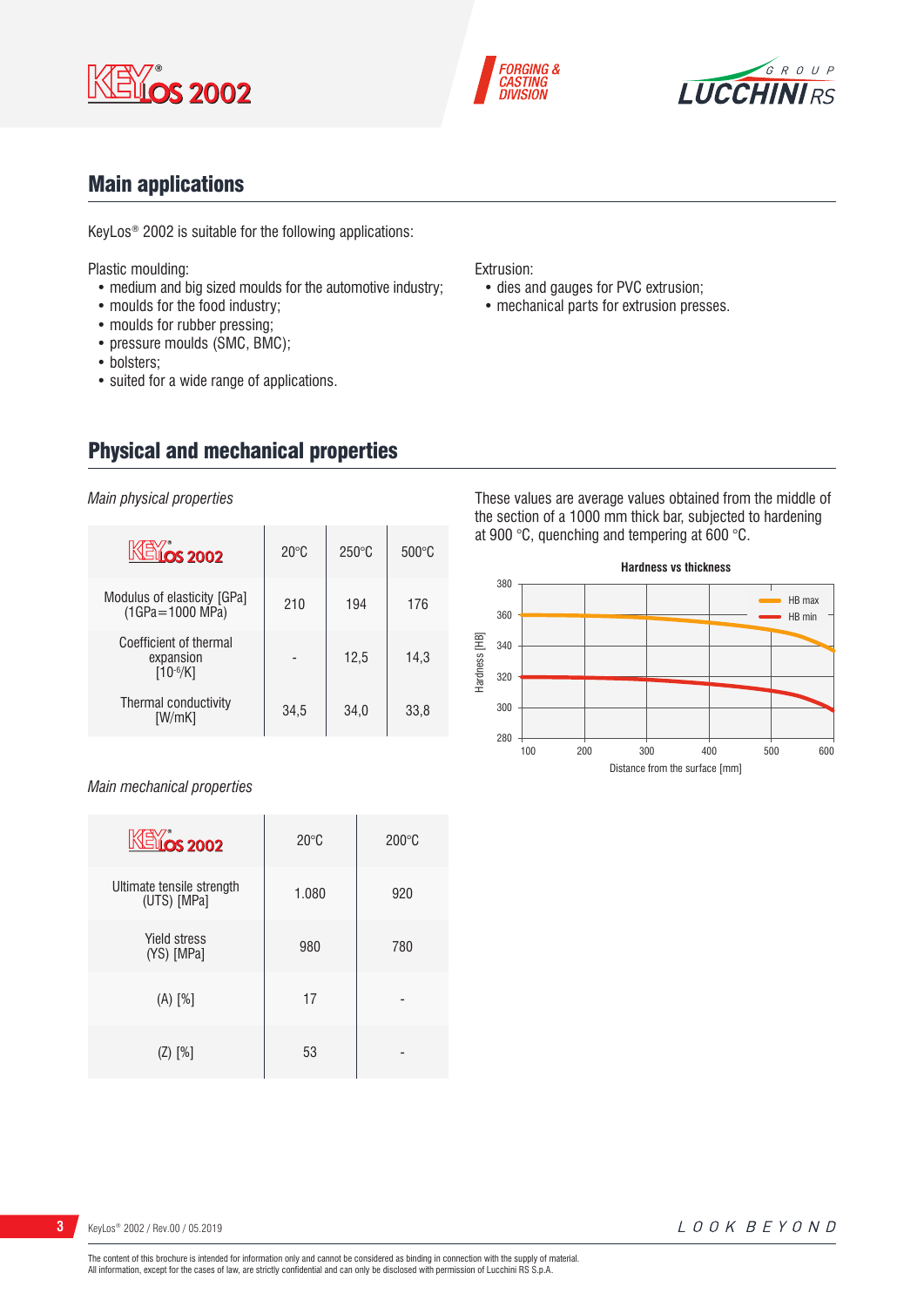





# Heat treatments

KeyLos® 2002 is supplied in the pre-hardened condition. If it is necessary to obtain different hardness levels or if a heat treatment cycle is necessary, the parameters in the following table are recommended. The attached data are for information purposes only and must be varied dependent on the heat treatment facility and the thickness of the bar.

### *Soft annealing*

| Suggested temperature | 700 °C                                                                             |
|-----------------------|------------------------------------------------------------------------------------|
| Soaking time          | 60 min every 25 mm thickness                                                       |
| Cooling               | Slow in the furnace at max 20 $\degree$ C/h<br>to 600 °C, then at room temperature |

Soft annealing is useful to improve machinability. The obtained hardness is lower than 250 HB.

### *Stress Relieving*

| Suggested temperature | 550 °C                                                                    |
|-----------------------|---------------------------------------------------------------------------|
| Soaking time          | 60 min every 25 mm thickness                                              |
| Cooling               | slow in the furnace at max 20 °C/h<br>to 200 °C, then at room temperature |

If the suggested temperature is lower than the tempering temperature, the stress relieving temperature will be 50° C lower than the tempering temperature previously applied.

Stress relieving is recommended where it is necessary to eliminate residual stresses induced by mechanical working or by a preceding heat treatment.



#### *Hardening*

| Suggested temperature | 950 °C                       |
|-----------------------|------------------------------|
| Soaking time          | 60 min every 25 mm thickness |
| Cooling               | Polymer or water quench      |

We suggest to carry out hardening on material supplied in the annealed condition and tempering immediately afterwards.

### *Tempering*

| Suggested temperature | The tempering temperature to be<br>applied to the material depends on<br>the required mechanical properties.<br>See following graph. |
|-----------------------|--------------------------------------------------------------------------------------------------------------------------------------|
| Soaking time          | 60 min every 25 mm thickness                                                                                                         |
| Cooling               | Room temperature                                                                                                                     |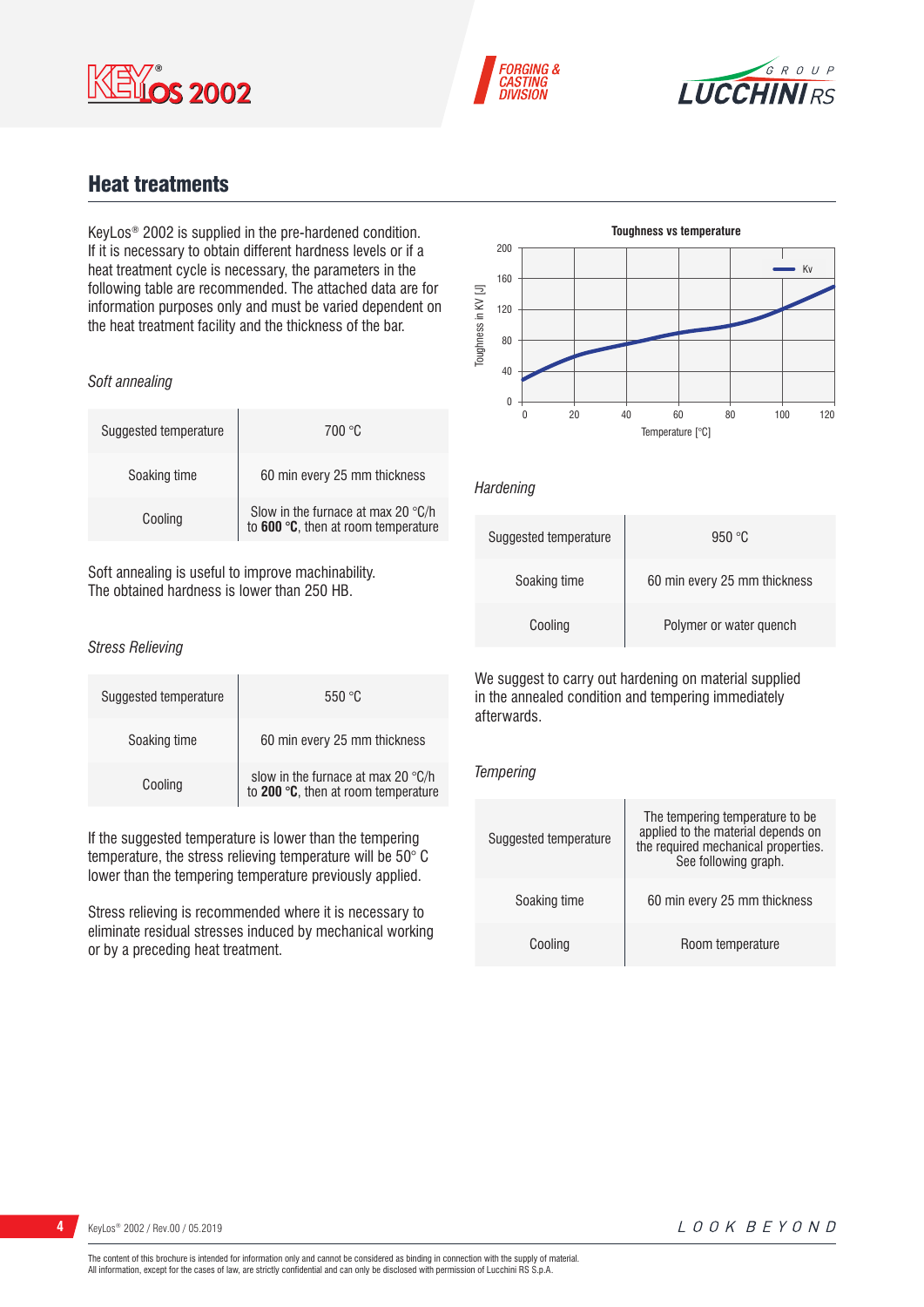







Tempering curve of a sample which has been austenitised at 950 °C.



After tempering we suggest carrying out stress relieving at a temperature lower than 50 °C.

### *Induction hardening*

On this steel it is possible to carry out induction hardening.

We recommend cooling at room temperature and tempering after induction hardening.

### *Nitriding*

KeyLos® 2002 is suitable for ionic and gas nitriding. This treatment is very useful for moulds or dies subjected to extremely stressful applications.

The increase of the surface hardness, following nitriding, lengthens the component life cycle.

Modern nitriding processes allow the original dimensions of the component to be maintained.

We recommend heat treating the component in the finish machined condition.

We recommend the following manufacturing cycle, in order to obtain the best results:

- rough machining;
- stress relieving;
- finish machining;
- nitriding.

In any case, other properties can be analyzed and studied deeper by Lucchini RS on specific Customer request: please consult Lucchini RS specialists of MET Department.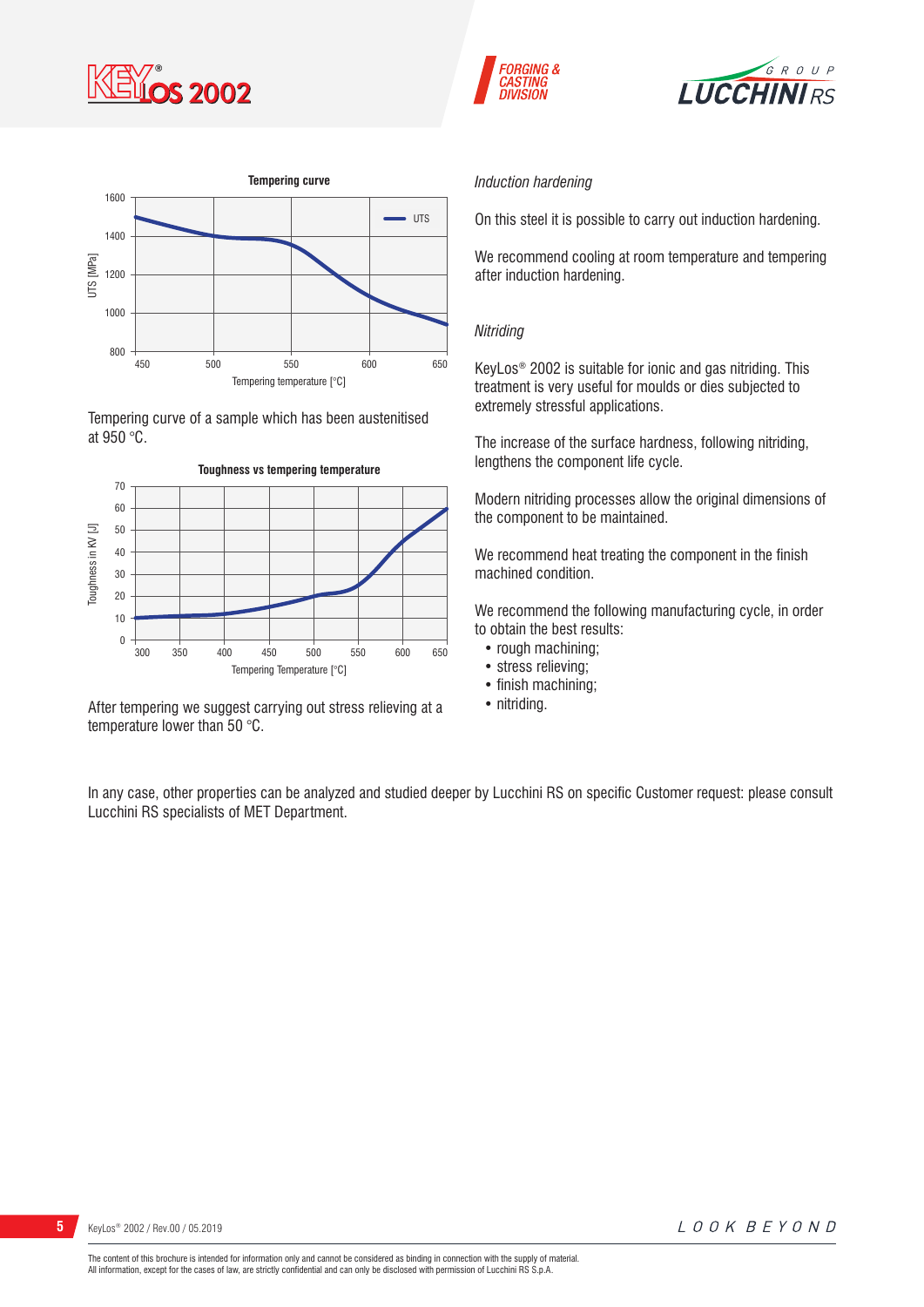





# KeyLos® 2002 compared to other grades

Average values of hardness variation related to thickness of blocks made of KeyLos® 2002, KeyLos® 2738 and KeyLos® 2311.



Comparison of thermal conductivity between KeyLos® 2002 and KeyLos® 2738.



Comparison of impact values among KeyLos® 2002, KeyLos® 2738 and KeyLos® 2311. The comparison has been made on blocks with the same hardness, at a temperature of 20 °C.

**Comparison of impact values** 60 50 Toughness in Kv [J] Toughness in Kv [J] 40 30 20 10 0 KeyLos®2002 KeyLos®2738 KeyLos®2311 Machinability levels of KeyLos® 2002, KeyLos® 2738 and KeyLos® 2312.



Comparison of Carbon Equivalent content between KeyLos® 2002, KeyLos® 2738 and KeyLos® 2311.

KeyLos® 2002 has a lower Carbon Equivalent content than other grades normally used in this field. This implies better weldability and low risk of cracking, making welds of a finished mould easier to carry out.



**6** KeyLos<sup>®</sup> 2002 / Rev.00 / 05.2019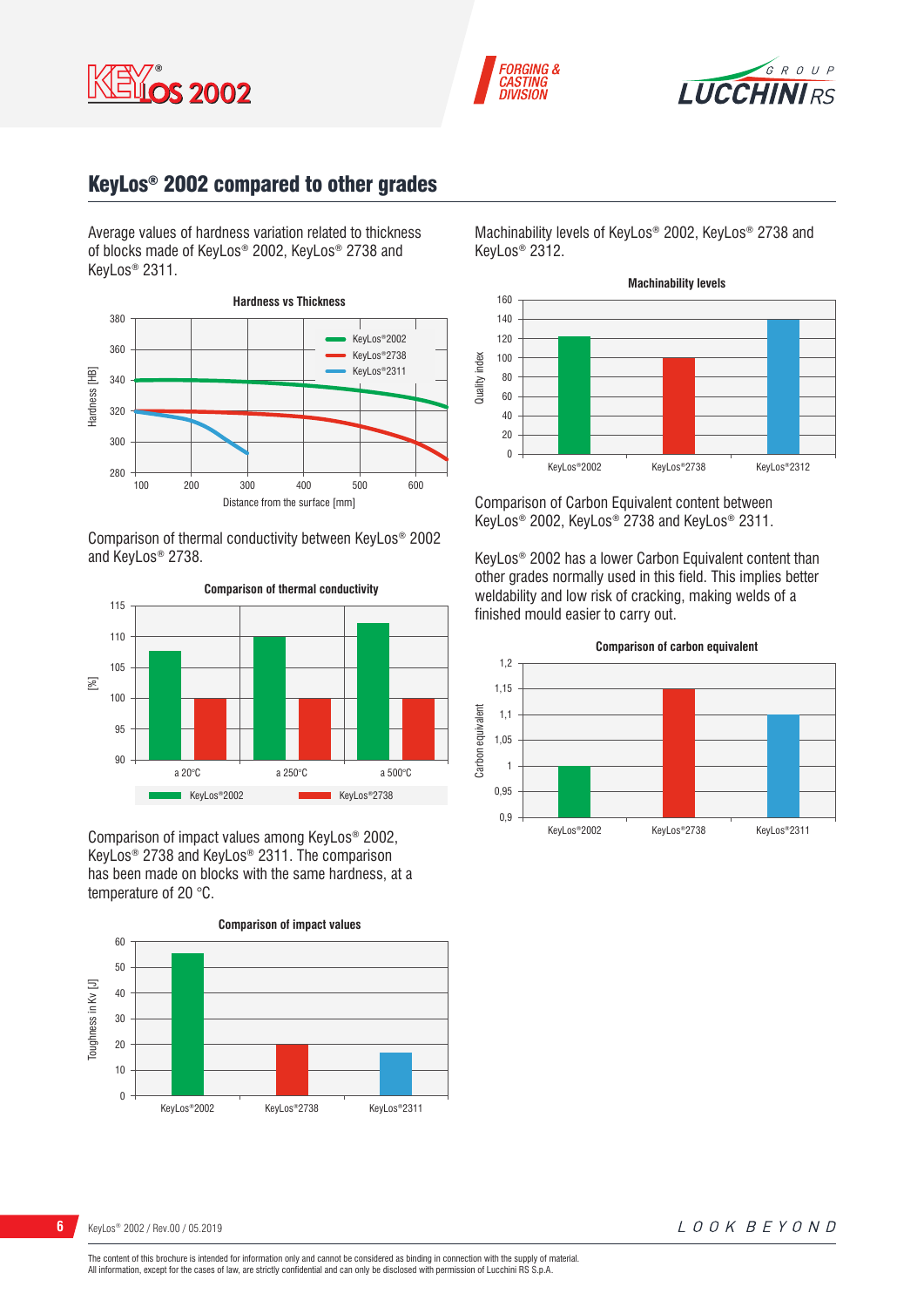





# CCT Curve



# Microstructure of KEYLOS® 2002



The microstructure of KeyLos® 2002 detected about 20 mm under surface is tempered martensite.



The content of this brochure is intended for information only and cannot be considered as binding in connection with the supply of material.<br>All information, except for the cases of law, are strictly confidential and can o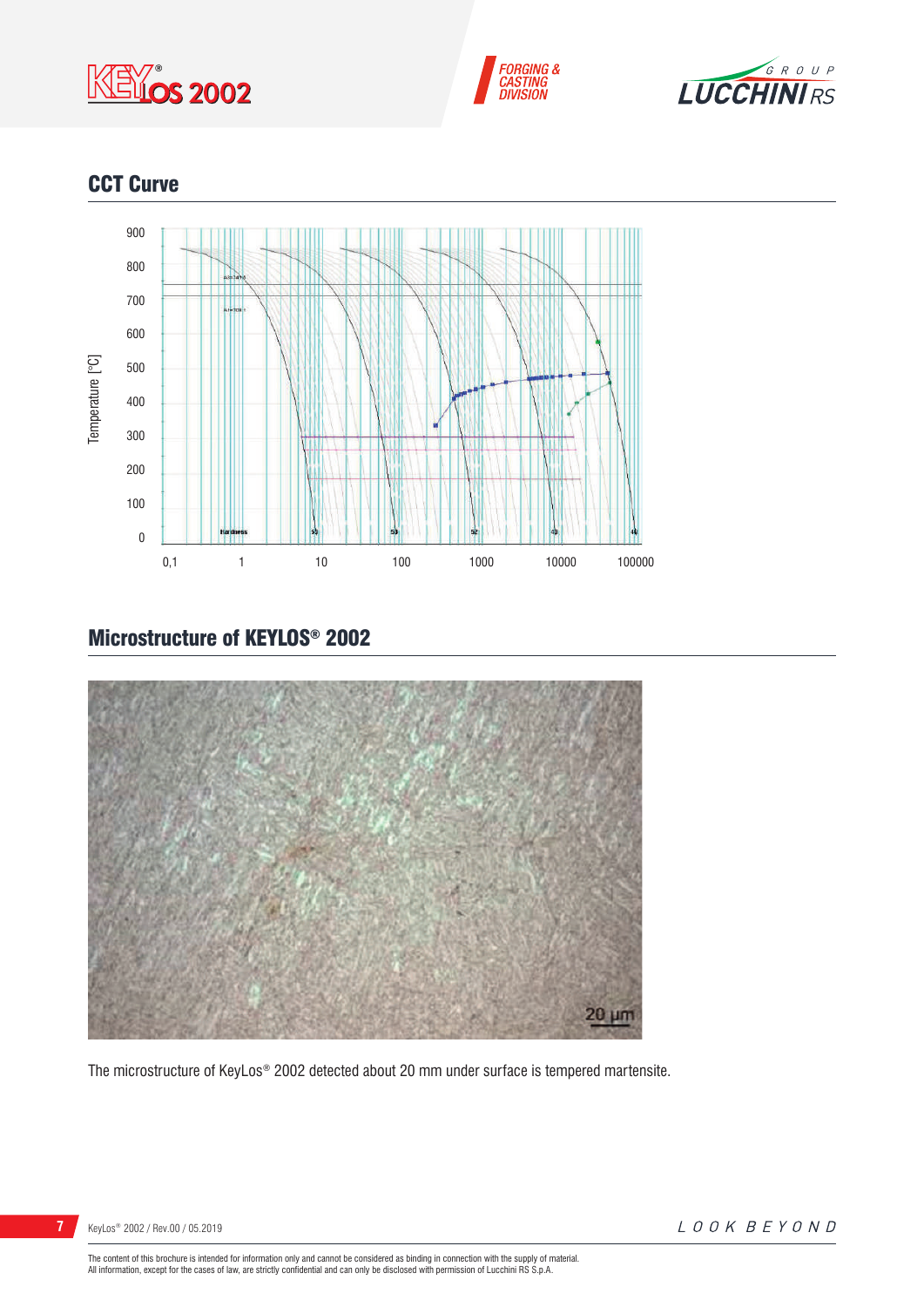





# Guidance for machining

The following parameters are indicative only and must be adapted to the particular application and to the machinery employed. *Turning*

|                         | Rough machining |            | Finish machining                        |                |
|-------------------------|-----------------|------------|-----------------------------------------|----------------|
| Type of insert          | P20-P40 coated  | <b>HSS</b> | P <sub>10</sub> -P <sub>20</sub> coated | Cermet         |
| V cutting speed [m/min] | $150 \div 190$  | (*`        | $190 \div 230$                          | $260 \div 320$ |
| a, cutting depth [mm]   |                 | (*`        |                                         | < 0.5          |

### *Milling*

|                             | Rough machining    |                                         |            |
|-----------------------------|--------------------|-----------------------------------------|------------|
| Type of insert              | P25-P35 not coated | P <sub>25</sub> -P <sub>35</sub> coated | <b>HSS</b> |
| $V_c$ cutting speed [m/min] | $120 \div 140$     | $160 \div 180$                          | $(\star)$  |
| $fz$ feed [mm]              | $0,15 \div 0,3$    | $0,15 \div 0,3$                         | $(\star)$  |
| $ar$ cutting depth [mm]     | $2 \div 4$         | $2 \div 4$                              | $(\star)$  |

|                         | Pre-finishing                                      |                                         |            |
|-------------------------|----------------------------------------------------|-----------------------------------------|------------|
| Type of insert          | P <sub>10</sub> -P <sub>20</sub> not coated        | P <sub>10</sub> -P <sub>20</sub> coated | <b>HSS</b> |
| V cutting speed [m/min] | $140 \div 160$                                     | $180 \div 200$                          | (*)        |
| $f$ , feed [mm]         | $0,2 \div 0,3$                                     | $0,2 \div 0,3$                          | $(\star)$  |
| a, cutting depth [mm]   | </td <td>&lt; 2</td> <td><math>(\star)</math></td> | < 2                                     | $(\star)$  |

|                                      | Finishing                                   |                                         |                 |
|--------------------------------------|---------------------------------------------|-----------------------------------------|-----------------|
| Type of insert                       | P <sub>10</sub> -P <sub>20</sub> not coated | P <sub>10</sub> -P <sub>20</sub> coated | Cermet P15      |
| V <sub>c</sub> cutting speed [m/min] | $200 \div 240$                              | $250 \div 270$                          | $300 \div 340$  |
| $f$ , feed [mm]                      | $0,05 \div 0,2$                             | $0,05 \div 0,2$                         | $0,05 \div 0,2$ |
| a, cutting depth [mm]                | $0.5 \div 1$                                | $0.5 \div 1$                            | $0,3 \div 0,5$  |

*(\*) not advisable*

8 KeyLos<sup>®</sup> 2002 / Rev.00 / 05.2019

 $\overline{1}$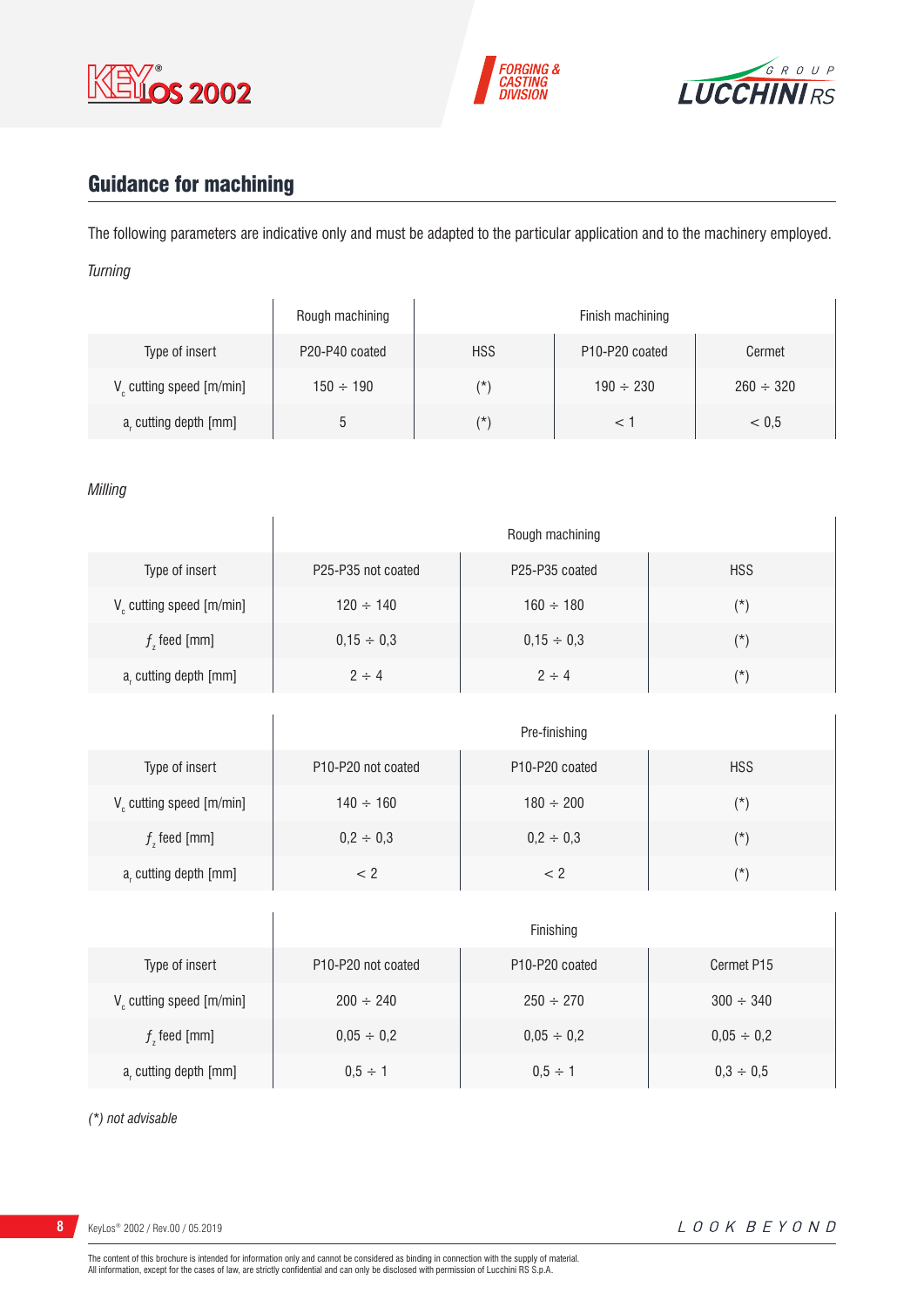





### *Drilling*

| Type of insert                       | tip with interchangeable inserts | <b>HSS</b> | brazed tip       |
|--------------------------------------|----------------------------------|------------|------------------|
| V <sub>c</sub> cutting speed [m/min] | $130 \div 160$                   | $(\star)$  | $90 \div 120$    |
| $fz$ feed per turn [mm/turn]         | $0.05 \div 0.15$                 | $(\star)$  | $0.15 \div 0.25$ |

### *(\*) not advisable*

### *General formulae*

| Type of machining             | Drilling                                                                                                 | Milling                                                                             |
|-------------------------------|----------------------------------------------------------------------------------------------------------|-------------------------------------------------------------------------------------|
| n: number of turns of mandrel | $V_r * 1000 / \pi * D_r$                                                                                 | $V_r * 1000 / \pi * D_r$                                                            |
| $V_f$ : feed speed [m/min]    | $V_{f} = f_{7}$ * n                                                                                      | $V_{f} = f_{i} * n * z_{n}$                                                         |
| $fz$ feed per turn [mm/turn]  | ۰                                                                                                        | $f_{n} = V_{f} / n$                                                                 |
| <b>Note</b>                   | $D_c$ : Milling cutter or tip diameter [mm]<br>V <sub>c</sub> : cutting speed [m/min]<br>$f$ ; feed [mm] | $f_{n}$ : feed per turn [mm/turn]<br>z <sub>n</sub> : No. of milling cutter inserts |

### Approximate equivalent values between hardness and ultimate tensile strength.

| HB         | 530   | 520   | 512   | 495   | 480   | 471   | 458   | 445   | 430   | 415   | 405   | 390   | 375   |
|------------|-------|-------|-------|-------|-------|-------|-------|-------|-------|-------|-------|-------|-------|
| <b>HRc</b> | 54    | 53    | 52    | 51,1  | 50,2  | 49,1  | 48,2  | 47    | 45,9  | 44,5  | 43,6  | 41,8  | 40,5  |
| <b>MPa</b> | 1.900 | 1.850 | 1.800 | 1.750 | 1.700 | 1.650 | 1.600 | 1.550 | 1.500 | 1.450 | 1.400 | 1.350 | 1.300 |
|            |       |       |       |       |       |       |       |       |       |       |       |       |       |
| HB         | 360   | 350   | 330   | 320   | 305   | 294   | 284   | 265   | 252   | 238   | 225   | 209   | 195   |
| <b>HRc</b> | 38,8  | 37,6  | 35,5  | 34,2  | 32,4  | 31    | 29    | 27    | --    | --    | --    | --    | --    |
| <b>MPa</b> | 1.250 | 1.200 | 1.150 | 1.100 | 1.050 | 1.000 | 950   | 900   | 850   | 800   | 750   | 700   | 650   |